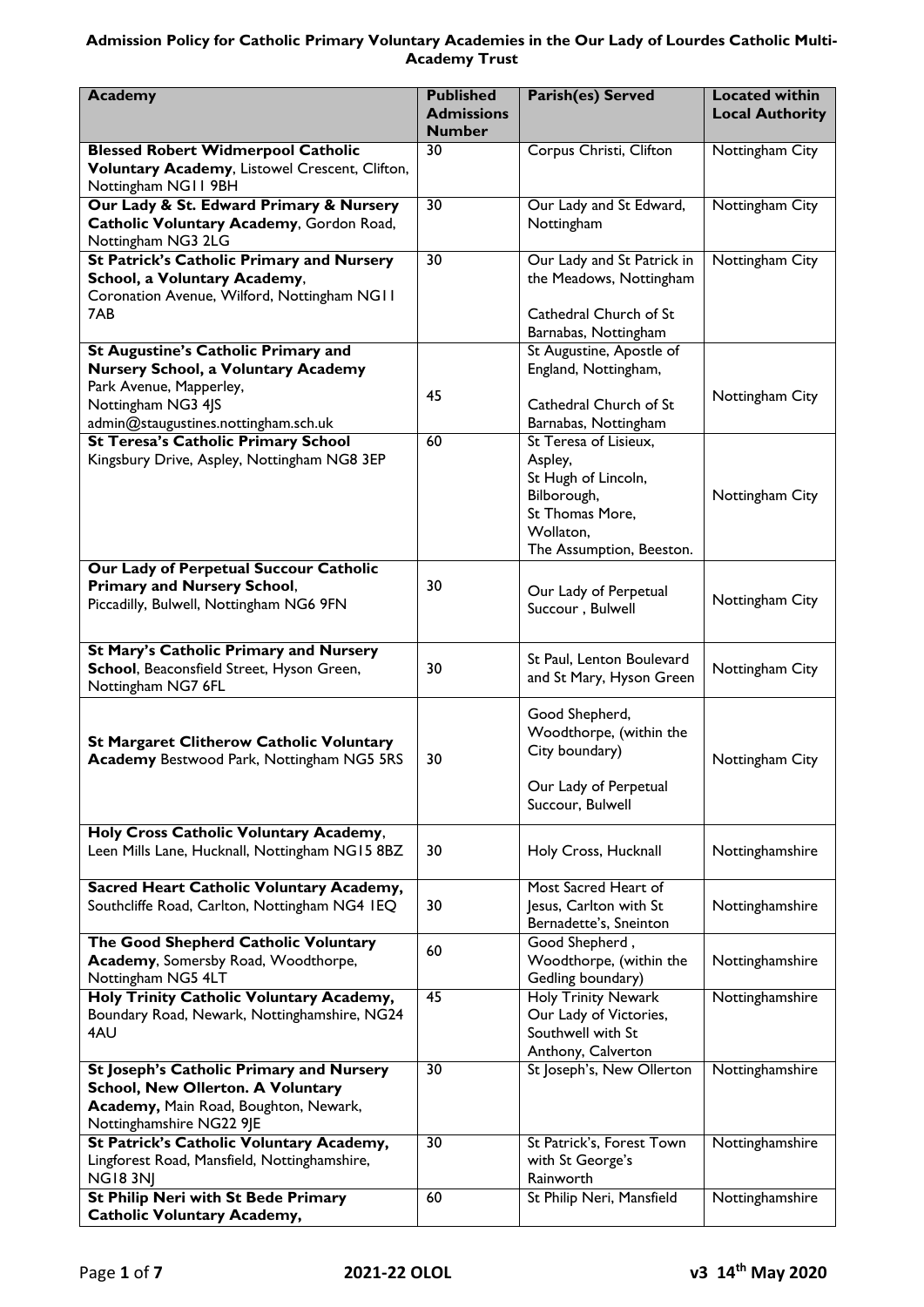| Rosemary Street, Mansfield, Nottinghamshire,<br>NG19 6AA |    | Our Lady Help of<br>Christians, Kirkby-in-<br>Ashfield<br>St Joseph the Worker,<br>Sutton-in-Ashfield |                 |
|----------------------------------------------------------|----|-------------------------------------------------------------------------------------------------------|-----------------|
| St Edmund Campion School, a Catholic                     | 60 | Holy Spirit, West                                                                                     | Nottinghamshire |
| Voluntary Academy, Tewkesbury Close, West                |    | Bridgford, Our Lady of                                                                                |                 |
| Bridgford, Nottingham NG2 5NH                            |    | Grace, Cotgrave, St                                                                                   |                 |
|                                                          |    | Anne's, Radcliffe on Trent,                                                                           |                 |
|                                                          |    | Margaret Clitherow,                                                                                   |                 |
|                                                          |    | Keyworth                                                                                              |                 |
| St Joseph's Catholic Primary School, A                   | 30 | St Joseph's, Shirebrook                                                                               | Derbyshire      |
| Voluntary Academy Langwith Road, Langwith                |    | with                                                                                                  |                 |
| Junction, Nottinghamshire, NG20 9RP                      |    | St Bernadette, Bolsover,                                                                              |                 |
|                                                          |    | and St Teresa, Market                                                                                 |                 |
|                                                          |    | Warsop                                                                                                |                 |

This policy will apply for admission into Reception Class for the academic year 2021-22.

The Catholic schools listed above are under the Trusteeship of the Diocese of Nottingham and belong to the Nottingham Diocesan family of schools. They are founded by and are part of the Catholic Church and seek at all times to be a witness to Jesus Christ. Religious education and worship are in accordance with the teachings and doctrines of the Catholic Church. This does not affect the right of parents or carers who are not of the faith of these schools to apply for and to be considered for places, applications are welcome from all parents and carers, regardless of faith or background, who would like their children to be educated in a Christian environment. However, we ask all parents or carers applying for a place to respect this ethos and its importance to the school community.

The Our Lady of Lourdes Catholic Multi-Academy Trust is the admission authority for all the schools within the Trust and is responsible for determining the admissions policy. On behalf of the Trust the admissions is coordinated by the relevant Local Authority.

All decisions relating to admission applications will be taken by the local governing body of the school applied for.

| Dependent on place of residence parents/carers should consult their relevant home Local Authority<br>website for full details of the admissions process, including information on the admissions cycle. |
|---------------------------------------------------------------------------------------------------------------------------------------------------------------------------------------------------------|
| Details are below:                                                                                                                                                                                      |
| Nottinghamshire: www.nottinghamshire.gov.uk                                                                                                                                                             |
| Nottingham City: www.nottinghamcity.gov.uk                                                                                                                                                              |
| Derbyshire: www.derbyshire.gov.uk                                                                                                                                                                       |
| Contact telephone numbers for the Local Authorities are:                                                                                                                                                |

**Nottinghamshire: 0300 500 8080 Nottingham City: 0115 9150763 Derbyshire: 01629 5537479**

# **Application Procedure and Timetable**

Applications must be made on the Common Application Form provided by your **home** Local Authority. Applications must be made to your **home** Local Authority by the national closing date of 15<sup>th</sup> January.

In addition **all applicants wishing to apply for a place under a faith criterion** (oversubscription criteria 1-7) should complete the Supplementary Information Form. This form can be downloaded from the Local Authority website within which the school is located and is also available from the schools. The completed form, together with any required evidence, (see notes 3-8), should be returned to each Catholic school for which a preference has been specified, also, by the national closing date of 15<sup>th</sup> January.

**For ranking within one of the faith criteria. If you do not provide the additional required evidence and return it by the closing date your child will be ranked in a lower admissions category and this may affect your child's chances of being offered a place.**

## **All Applications - How places are allocated**

The Local Authority forward details of all applicants to the relevant school local governing body. Using the information on both the Common Application Form and the Supplementary Form, each school local governing body draws up a ranked list using the oversubscription criteria listed below. The Local Authority then allocates places on behalf of the school up to the admissions number. When a place can be offered at more than one of the schools listed on your application, the Local Authority will offer a place at the highest preferred school where a place is available.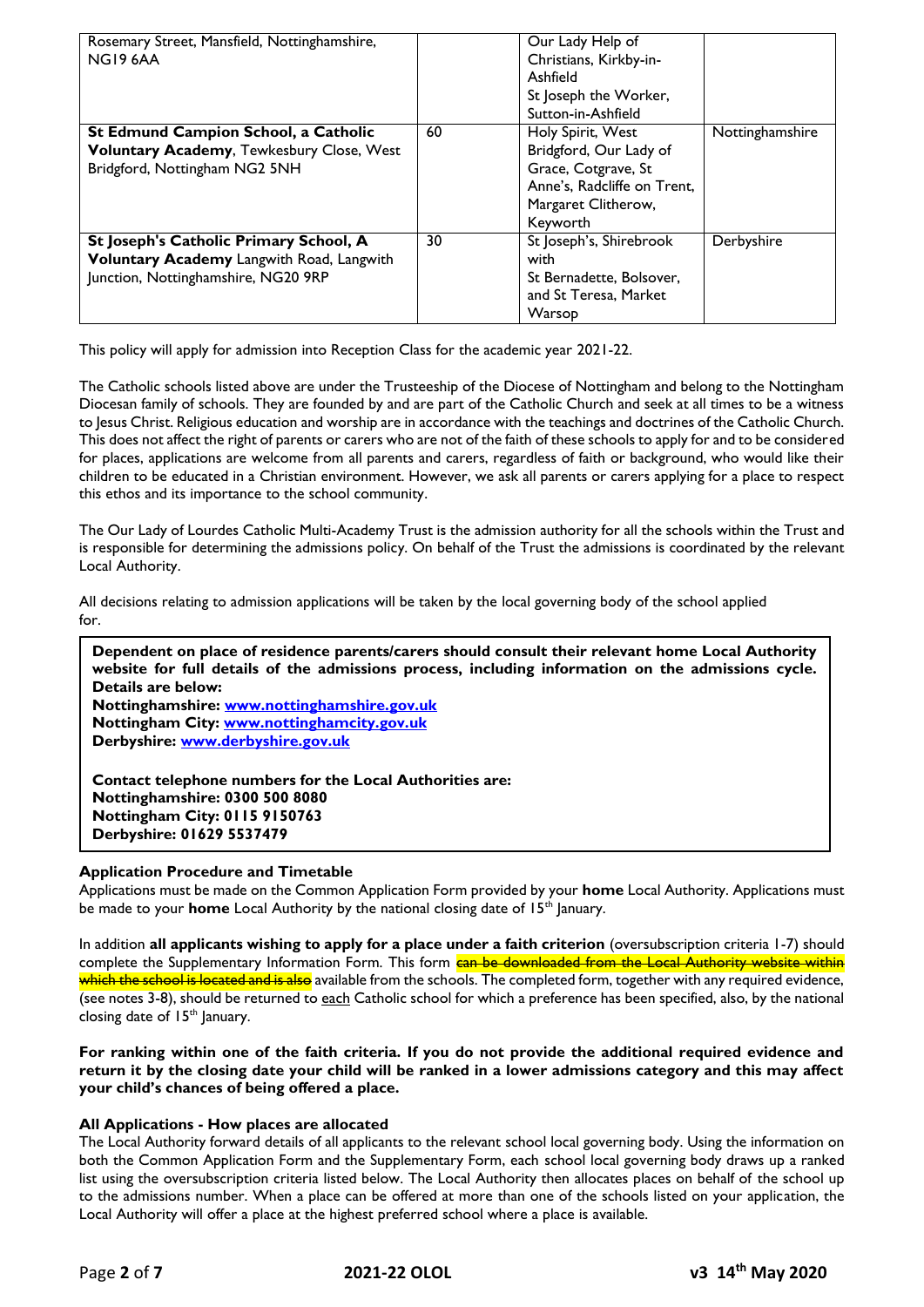# **Admission of Children below Compulsory School Age, Deferred Entry and Summer Born Children**

If your child is offered a full time place before s/he reaches compulsory school age, you have the option of deferring the child's entry up until the term in which the child reaches compulsory school age. A child reaches compulsory school age on the prescribed day following his/her fifth birthday (or on his/her fifth birthday if it falls on a prescribed day). The prescribed days are  $31^s$  December,  $31^s$  March and  $31^s$  August. The place will be held and will not be offered to another child provided the place is taken up within the same academic year.

Parents can request that their child attends school part-time until the child reaches compulsory school age.

Requests to defer a place to later in the school year or to attend school part-time must be submitted to and agreed with the school prior to the start of the autumn term.

Parents of summer born children, i.e. a child born between  $1<sup>st</sup>$  April and  $31<sup>st</sup>$  August, may choose not to send their child to school until the September following their fifth birthday and may request that they are admitted outside of their normal age group to Reception Year rather than Year 1. However, parents need to be aware that **if** the request is approved *(see below on decisions on applications for 'admission outside of normal age group*) they will need to apply again in the next admissions round for a place in that Reception Year and should be aware that a place is not guaranteed as the application will be considered alongside all other applications in that year and the Oversubscription Criteria will still apply.

## **Admission of children outside their normal age group**

Parents may seek a place for their child outside of the normal age group for example if the child is exceptionally gifted and talented or has experienced problems such as ill health. It is anticipated that children will be educated out of their normal age group in only a small number of very exceptional circumstances.

Should you wish to seek a place for your child outside of their normal age group you should still make an application for a school place for your child's normal age group **and** you should also submit a request for admission out of the normal age group at the same time, following the procedure set out by your **home** local authority.

In addition to taking into account the views of the head teacher, including the head teacher's statutory responsibility for the internal organisation, management and control of the school, the school local governing body will take into account the views of the parents and of appropriate medical and education professionals. A decision will then be made on which age group the child should be admitted taking into account the circumstances of each case and the best interests of the child.

Once that decision has been made the oversubscription criteria will be applied to determine if a place can be offered at the school.

Your statutory right to appeal against the refusal of a place at a school for which you have applied is unaffected. However the right to appeal does not apply if you are offered a place at the school but it is not in your preferred age group.

The school is not required to honour a decision made by another admission authority on admission out of the normal age group.

## **Late applications**

Late applications will be administered in accordance with the Local Authority Primary Coordinated Admissions Scheme within which the school is located. You are encouraged to ensure that your application is received on time.

## Late applications - Nottingham City

Nottingham City Council and the school local governing body may be willing to accept applications which are received late but before the date set by the Local Authority for good reason for example:

- a family returning from abroad
- a lone parent who has been ill for some time
- a family moving into Nottingham from another area
- other exceptional circumstances
- Each case will be treated on its merits.

Any preferences received by Nottingham City Council up to the date set by the Local Authority, with good reason for being late, and where appropriate, with the agreement of the school local governing body will be included in the first cycle of allocations and will be notified on the national offer day.

All other late applications for primary school places received by Nottingham City Council after the specified date will be dealt with after the offer day.

#### Late applications - Nottinghamshire

Certain late applications submitted in the normal admissions round that are received by Nottinghamshire County Council up to the date set by Nottinghamshire County Council will be treated as on time. Such applications will be from parents or carers who: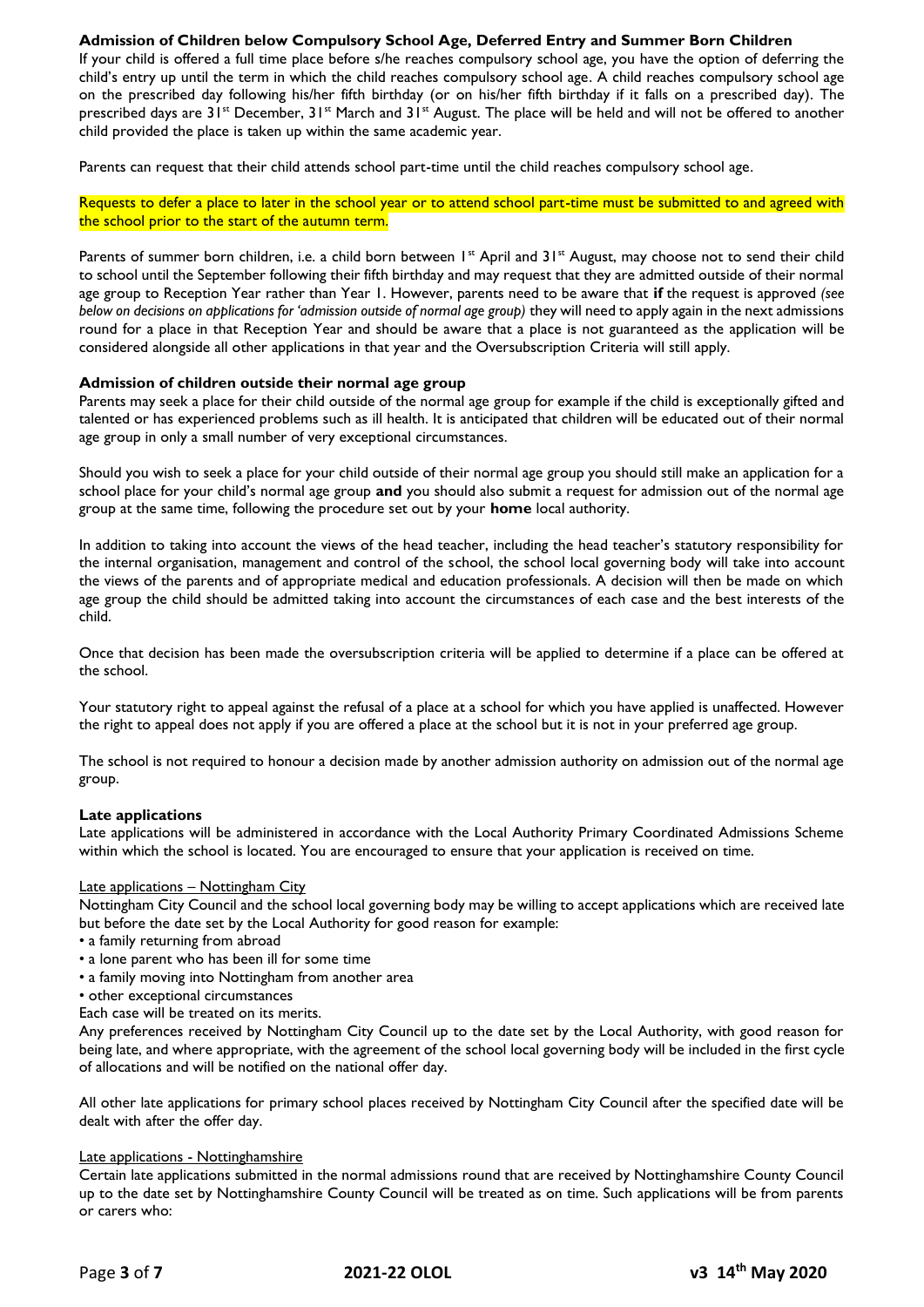- have moved into Nottinghamshire; or
- can establish at the time of completing the form that there were exceptional reasons for missing the closing date and were, therefore, unable to meet the published closing date.

School local governing bodies will treat such applications as on time where it is practical to include them in their first ranking. All other late applications for primary school places received by Nottinghamshire Local Authority after the specified date will be dealt with after the offer day.

## **Applications during the school year (In-Year Applications)**

Details of the application process are available from the school and from the Local Authority (see details below) within which the school is located. Once an application has been made, it will be passed to the school local governing body for consideration.

**Dependent on the location of the school for details of the application process for In-Year Applications parents/carers should consult the relevant Local Authority website: Nottinghamshire: [www.nottinghamshire.gov.uk](http://www.nottinghamshire.gov.uk/) Nottingham City: [www.nottinghamcity.gov.uk](http://www.nottinghamcity.gov.uk/) Derbyshire: [www.derbyshire.gov.uk](http://www.derbyshire.gov.uk/) Contact telephone numbers for the Local Authorities are: Nottinghamshire: 0300 500 8080 Nottingham City: 0115 9150763 Derbyshire: 01629 5537479**

Offers of places may be withdrawn if they are offered in error, a parent has not responded within 10 school days of the offer letter issue or it is established that an offer was obtained through a fraudulent or intentionally misleading application.

In cases involving school transfers that do not require a house move or where there is no need for an immediate move, arrangements may be made for the child to start school at the beginning of the following term to minimise disruption to their own and other children's education.

If your application is refused you have a statutory right to appeal (see 'Appeals' below). Your appeal should be lodged within twenty school days after the date of the decision letter.

## **Waiting Lists**

Parents whose children have not been offered a place at a school in the normal admissions round will be added to the school's Waiting List unless they have been offered a place at a higher preference school. The Waiting List will normally remain open until the end of the Autumn Term in the application year. However, some schools may maintain the Waiting List until the end of the academic year. Parents should contact the relevant school to request further details.

Waiting Lists are maintained in the same order as the oversubscription criteria listed below and not in the order in which applications are received or added to the Waiting List. This means that your child's position on the Waiting List may change during the year.

Any late applications will be added to the Waiting List in accordance with the oversubscription criteria.

Inclusion on a school's Waiting List does not mean that a place will eventually become available.

Parents must make a further application for a school place in respect of a later academic year and if a place is not available the child's name can be added to the Waiting List for that academic year.

#### **Appeals**

If a child is not offered a place, parents/carers have a statutory right to appeal. This should be done by writing to the school setting out your grounds for appeal no later than twenty school days after the decision letter has been received. The appeal will be arranged on behalf of the local school governing body by the Catholic Schools Appeals Service and will be heard by an independent panel. The decision of the panel will be binding on the school.

#### **Fair Access Protocols**

Local Authorities are required to have Fair Access Protocols in order to make sure that unplaced children, especially the most vulnerable, are offered a place at a suitable school as quickly as possible. This includes admitting children above the published admissions number to schools that are already full. The schools listed in this policy participate in the Fair Access Protocols operated by the Local Authorities within which they are located.

#### **Infant Class Size Regulations**

Infant classes may not, by law, contain more than 30 pupils with a single qualified teacher. Parents/carers should be aware that when the school local governing body is considering applications for places, they must keep to the 30 limit. However, in accordance with the School Admissions Code 2014 (2.15) additional children may be admitted under limited exceptional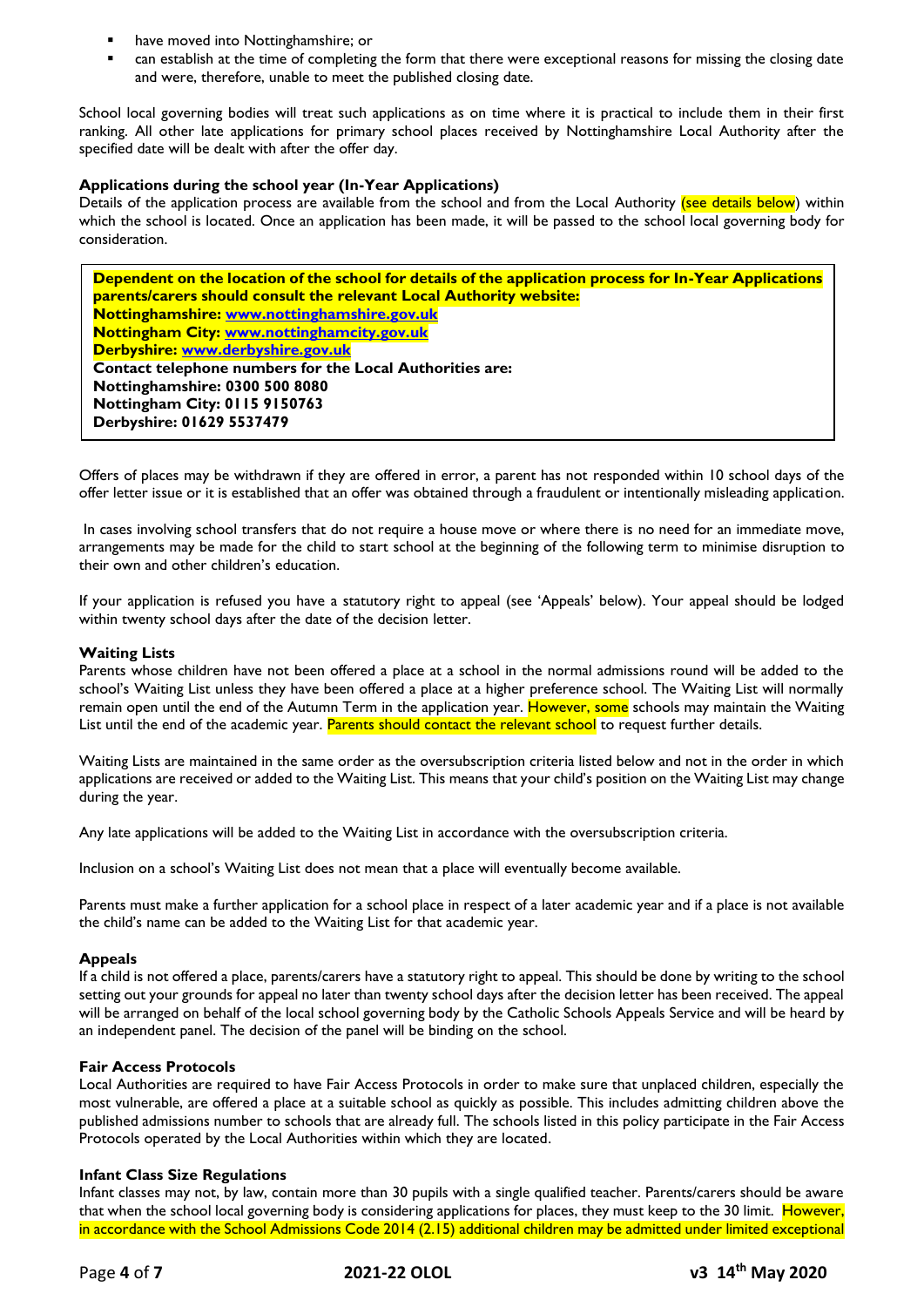circumstances. These children will remain as 'excepted pupils' for the time they are in an infant class or until the class numbers fall back to the current infant class size limit. Parents do have a right of appeal in accordance with the Infant Class Size Regulations if the school is oversubscribed and their child is refused a place.

### **Applications for twins / multiple birth children**

Where the final place available is offered to a child from a twin or multiple birth the school local governing body will normally offer places to both twins, triplets etc even if this means exceeding the published admission number as long as the governing body decides that the education of pupils in that year group would not be detrimentally affected.

**Attendance at Nursery** Attendance at the school's nursery or a pre-school setting on the site of the school does not guarantee that a place will be offered at the school and does not give any priority within the oversubscription criteria. In addition, for children attending the school's nursery, application to the reception class of the school must be made in the normal way, to the local authority and using the Common Application Form.

#### **Fraudulent Information**

The school local governing body reserves the right to withdraw the offer of a place or, if a child is already attending the school, the place itself, where it is satisfied that the offer or place was obtained on the basis of fraudulent or intentionally misleading information.

### **Oversubscription Criteria**

Where a school has more applications than places available, the school local governing body will draw up a ranked list based on the criteria listed below and will allocate places accordingly.

In accordance with legislation Pupils with an Educational Health and Care Plan (EHCP) (a plan made by the Local Authority under Section 37 of the Children and Families Act 2014 which specifies the special educational provision required for a child) which names the school will be allocated a place first. This will reduce the number of places available.

- 1. Catholic looked after or previously looked after children. (*See Notes 1 and 2*).
- 2. Catholic (*see Note 2)* children living in the parish(es) served by the school
- 3. Catholic (*see Note 2*) children living outside the parish(es) served by the school
- 4. Other looked after or previously looked after children (*see Note 1*).
- 5. Catechumens, Candidates and members of Eastern Christian Churches (*see Notes 3, 4 and 5*)
- *6.* Children of other Christian denominations whose membership is evidenced by a minister of religion (*see note 6)*
- 7. Children of other faiths whose membership is evidenced by a religious leader *(see note 7)*
- 8. Any other children not within categories 1-7.

**First priority** within the individual criteria will be given to applications for children who will have siblings (see Note 8) attending the school in years R - 6 at the proposed time of admission.

#### **Distance Measurement**

Within each criterion applications will be ranked on distance with priority given to children who live nearest to the academy using the same method of measurement as used by the Local Authority within which the academy is located (see below).

#### *Distance measurement – Nottingham City*

Distance will be measured in a straight line (This will be calculated by Nottingham City Local Authority's computerised distance measuring software) from the centre of the school campus to a point at the pupil's home address identified by the Local Land and Property Gazetteer.

#### *Distance measurement – Nottinghamshire*

Distance will be measured in a straight line from the main administrative point at the school campus to an address point (using eastings and northings defined by Ordnance Survey) to the child's home using Nottinghamshire Local Authority's computerised distance measuring software.

#### *Distance measurement – Derbyshire*

Distance will be measured using a Geographic Information System (GIS) to measure the straight line distance. It is measured by a standard straight line distance calculated to within two metres. This measurement is taken from the postal address file, normally the house front door. For schools the grid reference is taken from the postal address file and will normally be the centre of the school for primary phase schools or the nearest gate or entrance for secondary phase schools.

### **Tie Breaker**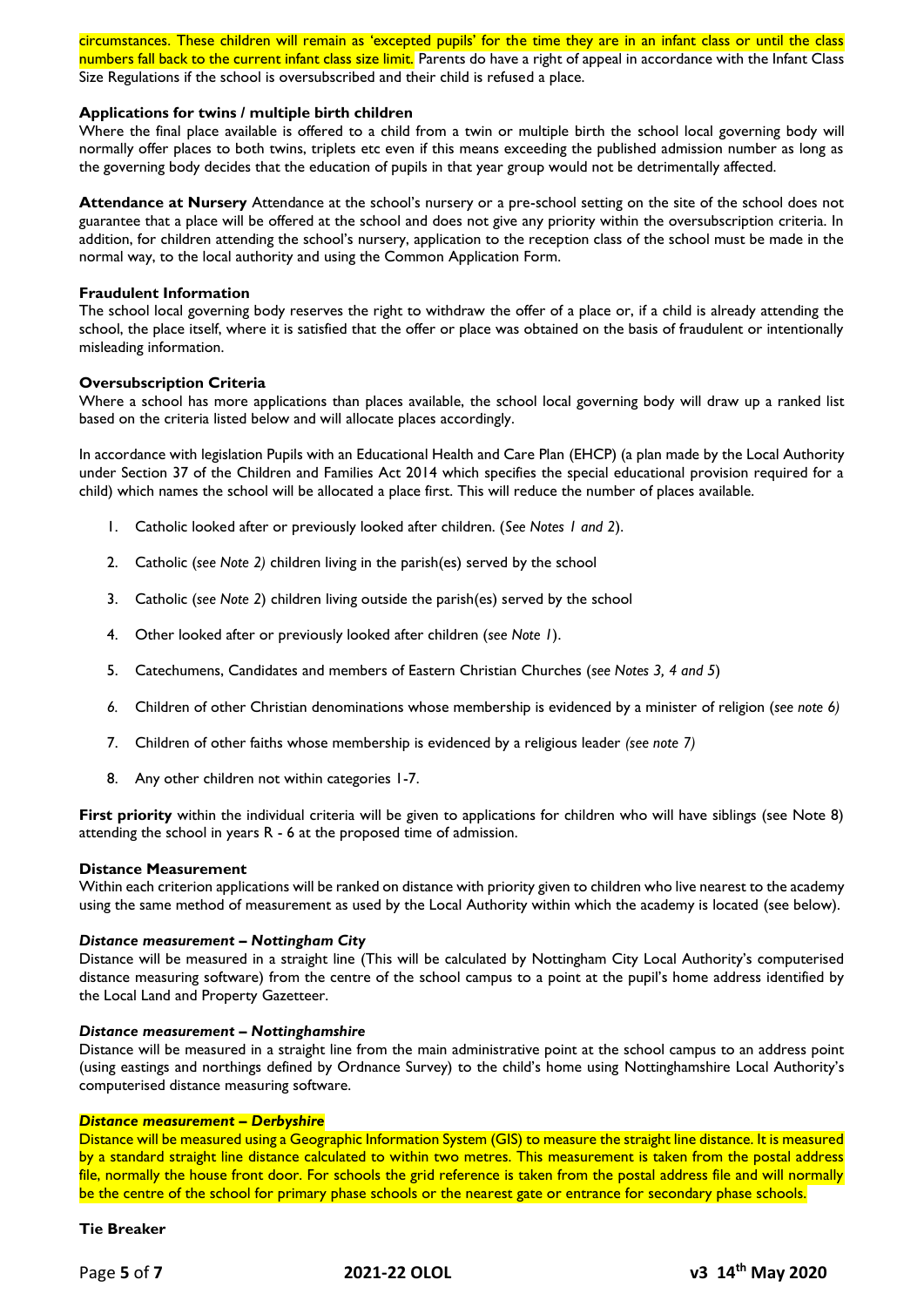In a very few cases, it may not be possible to decide between the applications of those pupils who are the final qualifiers for a place (e.g. children who live at the same address or have the same distance measurement). In this exceptional situation, if there is no other way of separating the applications then the school local governing body will admit the additional child above the published admission number. If, however, and subject to the limited exceptional circumstances set out in the School Admissions Code 2014 (2.15) where additional children may be admitted, where admission would result in the legal limit of 30 children being exceeded, then the place will be allocated by the drawing of lots supervised by someone independent of the school.

# **Notes (these form part of the oversubscription criteria)**

**1.** A looked after child is a child who is (a) in the care of a local authority, or (b) being provided with accommodation by a local authority in the exercise of their social services functions in accordance with section 22(1) of the Children Act 1989 at the time of making an application to a school.

Previously looked after children are children who were looked after, but ceased to be so because they were adopted (or became subject to a child arrangements order or special guardianship order). This includes children who were adopted under the Adoption Act 1976 and children who were adopted under section 46 of the Adoption and Children Act 2002.

Child arrangements orders are defined in *section 8 of the Children Act 1989*, as amended by *section 12 of the Children and Families Act 2014*. Child arrangements orders replace residence orders and any residence order in force prior to 22 April 2014 is deemed to be a child arrangements order. *Section 14A of the Children Act 1989* defines a 'special guardianship order' as an order appointing one or more individuals to be a child's special guardian (or special guardians).

2. 'Catholic' means a member of a Church in full communion with the See of Rome. This includes the Eastern Catholic Churches. This will be evidenced by a certificate of baptism in a Catholic Church or a certificate of reception into full communion with the Catholic Church signed by a Catholic Priest and stamped with the parish stamp. For the purposes of this policy, it includes a looked after child who is part of a Catholic family where a letter from a priest demonstrates that the child would have been baptised or received if it were not for their status as a looked after child (i.e. a looked after child in the process of adoption by a Catholic family).

For a child to be ranked as Catholic within the oversubscription criteria, evidence of Catholic baptism or reception into the Church will be required. Those who have difficulty obtaining written evidence of baptism should contact their Parish Priest.

3. 'Catechumen' means a member of the catechumenate of a Catholic Church. This will be evidenced by a certificate of reception into the order of catechumens or a letter of verification signed by the parish priest and stamped with the parish stamp.

4. 'Candidate' means a candidate for reception into the Catholic Church. This will be evidenced by a letter of verification signed by the parish priest and stamped with the parish stamp.

5. 'Eastern Christian Church' includes Orthodox Churches, and is evidenced by a certificate of baptism or reception from the authorities of that Church.

6. 'Children of other Christian denominations' means children who belong to other churches and ecclesial communities which, acknowledge God's revelation in Christ, confess the Lord Jesus Christ as God and Saviour according to the Scriptures, and, in obedience to God's will and in the power of the Holy Spirit commit themselves: to seek a deepening of their communion with Christ and with one another in the Church, which is his body; and to fulfil their mission to proclaim the Gospel by common witness and service to the world to the glory of the one God, Father, Son and Holy Spirit. An ecclesial community which on principle has no credal statements in its tradition, is included if it manifests faith in Christ as witnessed to in the Scriptures and is committed to working in the spirit of the above.

All members of Churches Together in England (CTE) and Churches Together in Wales (CYTUN) are deemed to be included in the above definition, as are all other churches and ecclesial communities that are in membership of any local Churches Together Group (by whatever title) on the above basis.

Evidence will be a Baptism Certificate, a Certificate of Dedication or a letter of verification signed by the minister of religion for that church.

7. 'Children of other faiths' means children who are members of a religious community that does not fall within the definition of 'other Christian denominations' at note 7 above and which falls within the definition of a religion for the purposes of charity law. The Charities Act 2011 defines religion to include:

- A religion which involves belief in more than one God, and
- A religion which does not involve belief in a God.